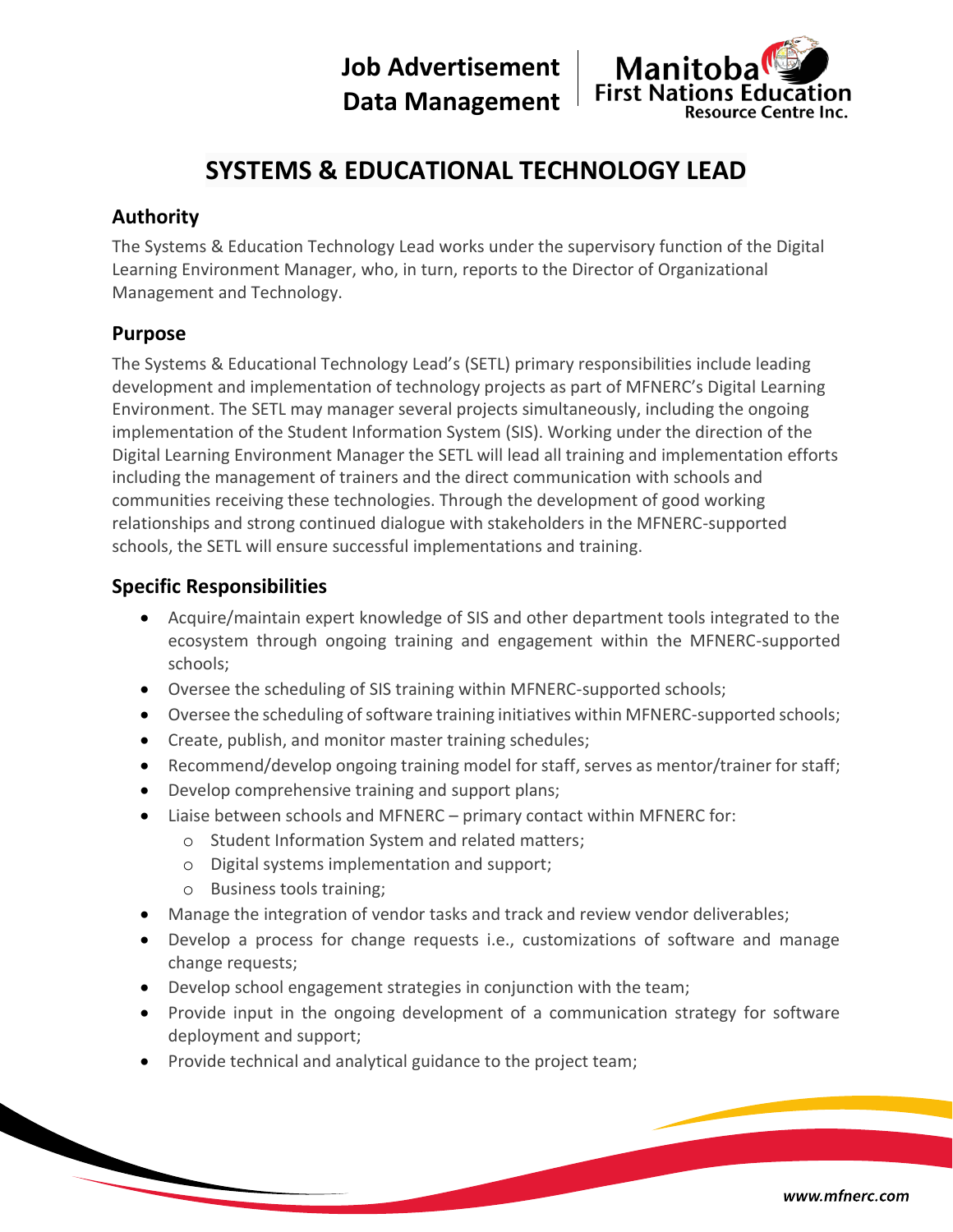- Responsible for presenting project management options for the tools and applications, including process gaps, related issues and challenges identified from implementation and/or training, and others in determining best practices and pathways for successful engagement and implementation;
- Ensure accurate and timely reporting, prepare contents for MFNERC reports (monthly, midyear, annual, SRTS, and ad hoc reports);
- Other Duties as assigned.

#### **Qualifications**

#### **Education & Experience**

- Minimum Bachelor of Education Degree (experience in school administration preferred)
- Preferred five years in an educational technology or leadership role;
- Experienced user, system implementation, and administrator of educational technology systems (e.g. SIS);
- Experience in leading and motivating a team;
- Excellent communications skills;
- Strong computer, hardware, software, and analytical skills;
- Proven ability to assess business needs and translate them into relevant solutions;
- Strong understanding and knowledge of the principles and practices associated with educational technology and administration;
- Experience installing, configuring, documenting, testing, training, and implementing new applications and systems;
- Excellent personal skills;
- Experience with multiple eLearning apps, tools, and practices with the ability to make recommendations (ClassLink, Brightspace, Kaltura, Microsoft Teams preferred);
- Ability to manage various projects in a fast-paced, deadline-driven environment;
- Ability to learn and implement new technologies as needed;
- Excellent interpersonal and cross-cultural skills to work in a First Nations environment;
- Excellent verbal and written communication skills in technical and plain language writing;
- Demonstrated commitment to high-quality work;
- Well organized with attention to detail and follow-through;
- Professional behaviour that personify a strong work ethic;
- Ability to work independently and cooperatively in an interdisciplinary team of professionals;
- Experience working with First Nations in the field of education would be preferred;
- Knowledge of Manitoba First Nations education development and reforms and socioeconomic conditions of First Nation communities;
- Fluency in a First Nations language is considered an asset;
- Valid Class 5 Driver's License;
- Flexible to travel occasionally to MFNERC member schools throughout Manitoba;